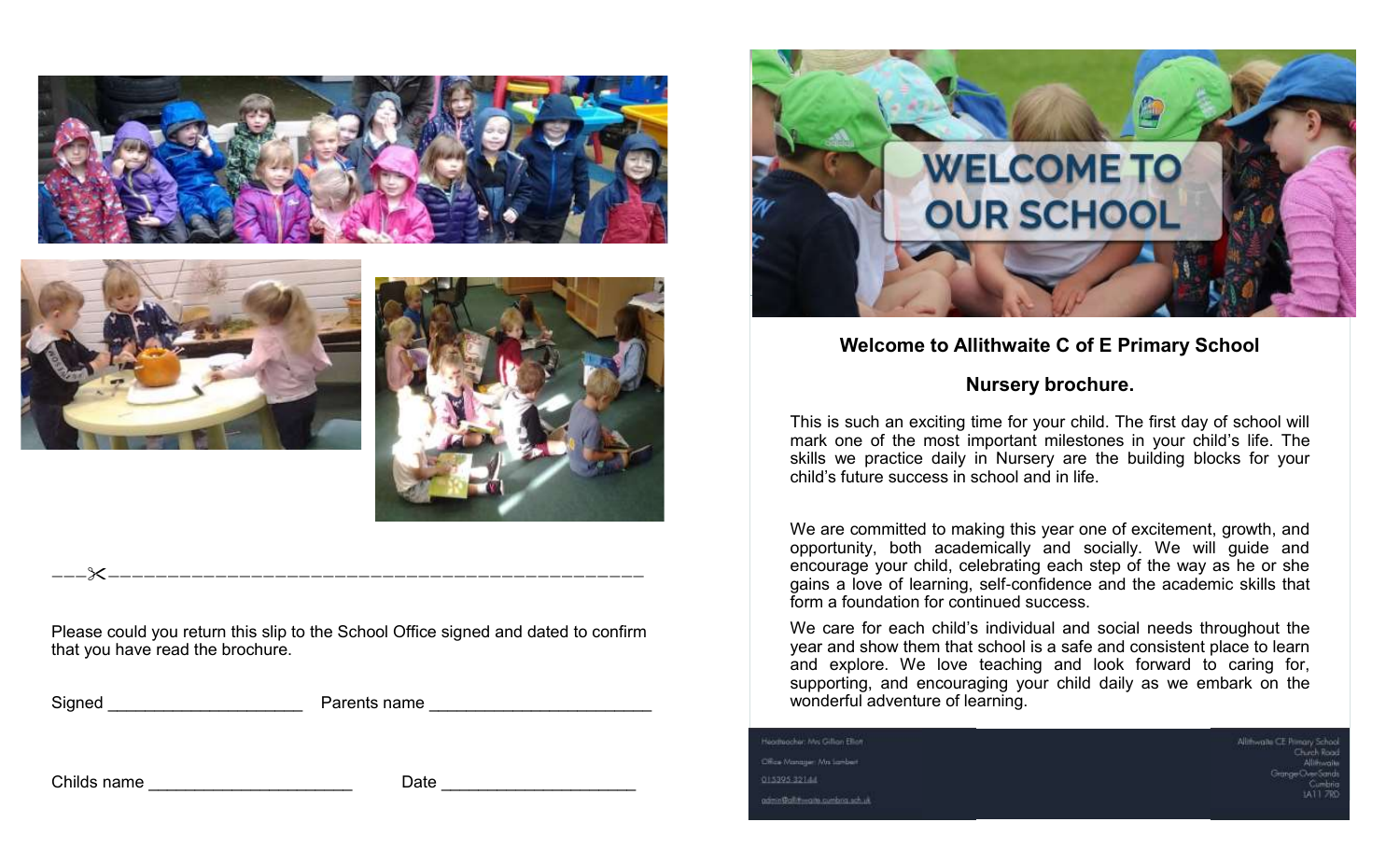#### **Admissions**

Children enter into the Nursery class in the term after their third birthday and we offer up to 30 hours each week. These hours are funded by the government but depend upon your employment status. Please contact the school office for an application form and details about availability for the sessions.

#### **Staffing**

The morning and afternoon sessions are staffed at all times by qualified teachers and a teaching assistant in school. All staff involved with the EYFS aim to develop good relationships with all children, interacting positively with them and taking time to listen to them. We always have a minimum of two members of staff working in the Early Years unit to ensure we are meeting the correct early years' ratios. We always have a member of staff with a paediatric first aid certificate in the class.

> Headteacher and Class Teacher – Mrs. Elliott

Early Years Co-ordinator and Class Teacher –

Mrs. Tebay

Teaching Assistants – Mrs. Swift Mrs. Hodgson Mrs. Payne

#### **Our Aims**

• To provide a secure environment where all children have the right to feel safe and happy.

• To provide a stimulating and engaging environment where learning is enjoyable and purposeful.

- To provide a well-balanced curriculum for each child to develop socially, physically and intellectually.
- To observe the children's interests to implement future planning.
- To encourage all children to become independent learners.
- To promote a child's well-being ensuring they always feel at ease, are spontaneous and free of emotional tensions.
- To provide equal opportunities for all children to develop to their full potential and to encourage children to be respectful and appreciative to others.
- To encourage the children to develop positive relationships with their peers and adults.
- To establish and maintain a partnership with parents to support the education of their child.
- To ensure smooth transitions from home to Nursery, from Nursery to Reception and Reception to Year 1.







eadteacher: Mrs Gillian Ellian Office Monoger Mrs Lambert 015395-32144 admin@alut-waite.cumbing.sch.uk Vilithwaite CE Pirmary Scho Thurch Rock

Heathsacher: Mrs Gillian Ellion Office Monoger Mrs Lambert 01539532144 admin@aiutiwaith.cumbing.sch.uk Altitragile CE Primary Schoo Check Rood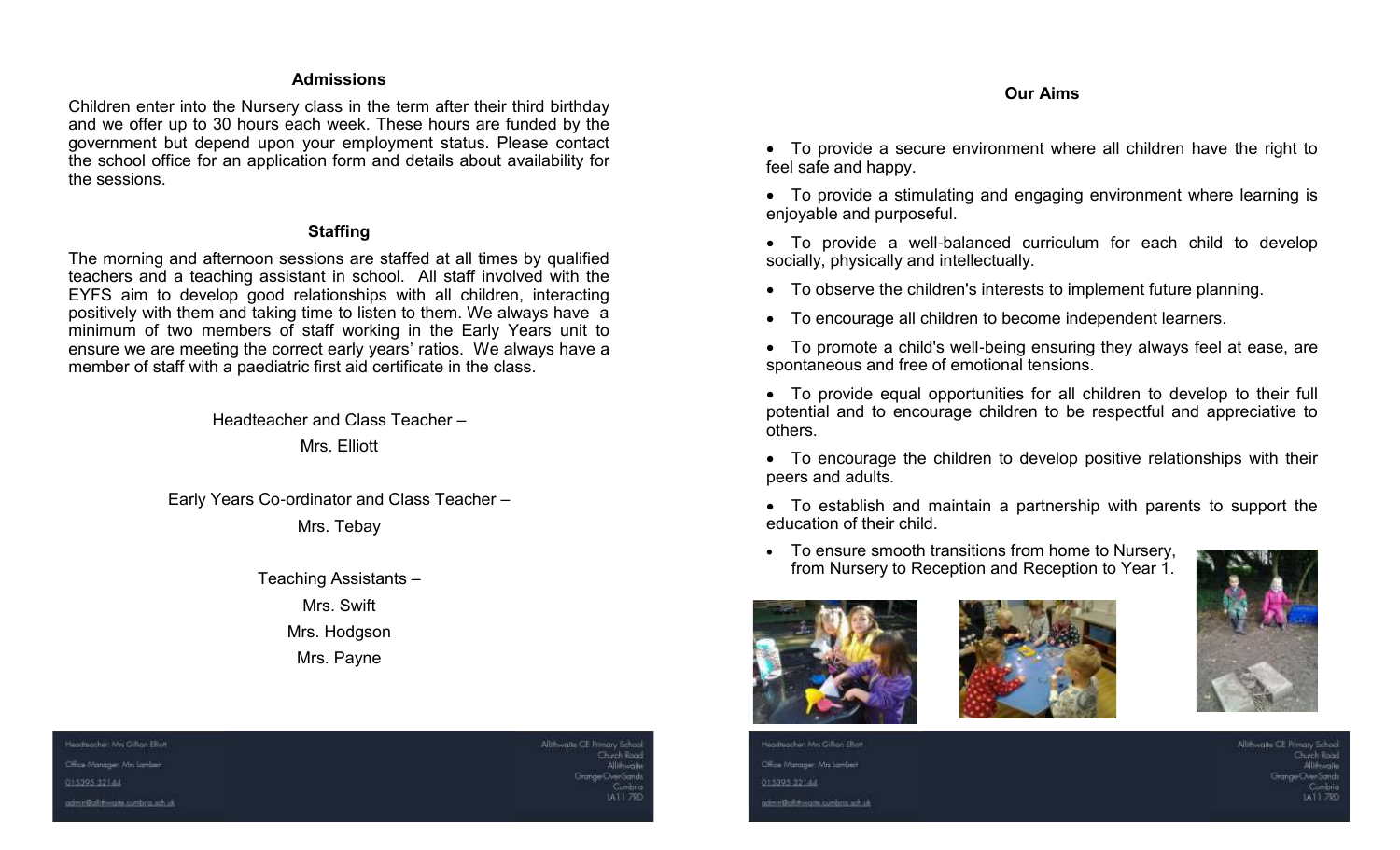## **Curriculum**

We plan our curriculum that includes approaches that are:

• tailored to individual needs

- capitalised on children's interests in order to achieve learning outcomes
- flexible and responsive so that plans could be changed or adapted to follow the interests of the children and respond to external events
- informed by on-going assessment;
- grounded in the Early Years Foundation Stage (EYFS) framework.

## **Characteristics of Effective Learning**

There are three characteristics of effective learning, and these allow us to observe how each child is learning.

- 1. Playing and exploring engagement
- 2. Active learning motivation
- Creating and thinking critically thinking

These characteristics underpin learning and development across all areas and support the child to remain an effective and motivated learner.

## **Areas of Learning**

The EYFS is made up of 3 prime areas of learning and 4 specific areas of learning.

The prime areas of learning and development are particularly crucial for igniting children's curiosity and enthusiasm for learning, and for building their capacity to learn, form relationships and thrive.

## 1. Personal, Social and Emotional Development

Children will learn to become:

become self-confident;

have awareness of their own feelings and feelings of others;

take an interest in things;

become independent;

tell the difference between right and wrong.



## 2. Communication and Language

Children will learn to: talk confidently and clearly;

show awareness of listener

enjoy listening to stories, songs and poems, showing good attention; follow instructions;

answer questions about stories

## 3. Physical Development

Children will learn to: move confidently; control their body;



handle equipment. manage their own basic hygiene and personal needs including dressing and undressing independently

The four specific areas support and strengthen the prime areas.

4. Mathematics

Children will:

- develop an understanding of maths through stories, songs, games and imaginative play;
- become comfortable with numbers and with ideas such as 'heavier than' or 'bigger';

be aware of shapes and space.

5. Understanding of the World

## Children will:

explore and find out about the world around them, asking questions about it; build with different materials, know about everyday technology and learn what it is used for;

find out about past events in their lives and their families' lives; find out about different cultures and beliefs.



Office Monoger Mrs (prider)

01539532144

admin@aluttimalth.cumbria.sch.uk

Alliftwaite CE Primary School



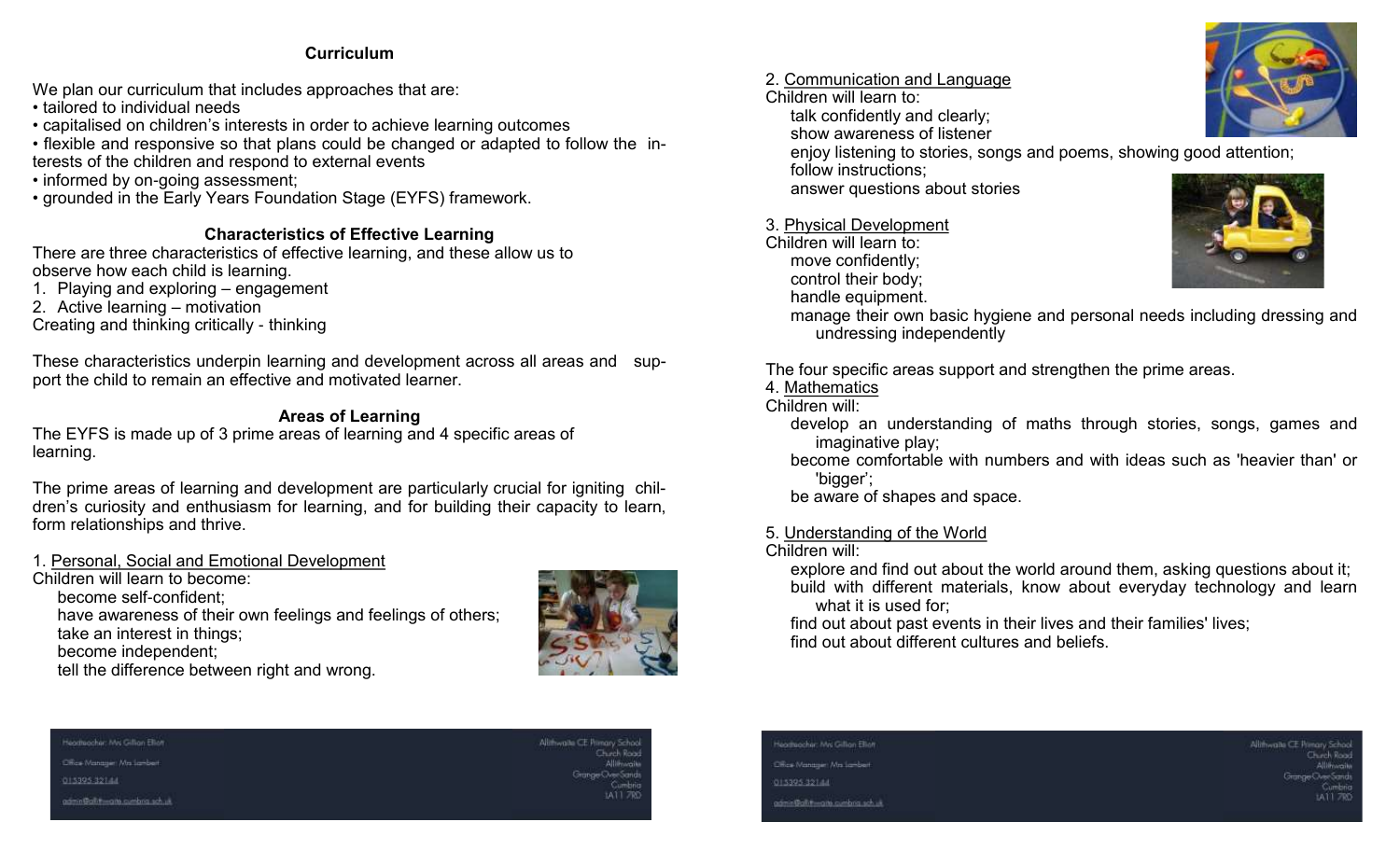6. Expressive arts and design Children will explore: colours and shapes; making things; role play; making music and singing songs

## 7. Literacy

Children will learn to:

hear and say sounds, and link them to the alphabet; read and write familiar words and sentences; learn to use a pencil effectively.

All areas of learning and development are important and inter-connected. They are delivered through a balance of adult led and child initiated activities. In each area there are Early Learning Goals (ELG's) that define the expectations for most children to reach by the end of the EYFS.

### **Assessment**

For every child starting our Early Years Class, our practitioners will complete a baseline assessment in their first 4 weeks of school. At the end of Reception we use the Early Learning Goals (ELGs) to judge whether a child is 'Emerging' or 'Expected' in all 17 areas of learning.

## **Online learning journals using 'TAPESTRY'**

Tapestry is the online learning journal that captures the children's learning experiences through photographs and videos. It allows learning that takes place at home to be shared with parents, and is used as a way of showing a broader picture of a child's development.

Our aim for using tapestry:

• To gather information that informs our understanding of a child's

development and next steps

• To ensure that our children have equal access to a broad and balanced curriculum

• To develop children's awareness of the learning process and to involve them in and be part of their own self-assessment

- To involve all significant people in a child's life
- To monitor the development and progress of every child
- To assist in the monitoring, evaluation and planning of the curriculum
- To share information with staff, parents/carers and other agencies
- To produce written information that will be forwarded to the child's Year 1 teacher.

## **Organisation of activities**

**Child led:** The classroom and outdoor area in EYFS is set up in a way for children to carry out meaningful experiences to support their learning. Children are encouraged to seek resources to support them to be independent learners. This may be through using the displays in the classroom such as phonic sounds or selecting their own resources such as Numicon to support their number development. Adults in the room interact with children during these child led moments to extend and develop their learning.

**Adult led:** These activities cover a range of the curriculum subjects throughout the day. During the morning, English and maths focus activities take place both indoors and outdoors. These activities lead on from the whole class input and support this teaching. In the afternoon the adult led activities range from the other areas of the curriculum. This could be an RE activity where the children create their own version of the Garden of Gethsemane, for example.

Heathscher: Mis Gillian Ellion

Office Monoger Mn Lambert

013395-32144

admin@alittiwarth.cumbing.sch.uk

Altitragile CE Primary School Chuch Rocal

feathsacher: Mrs Gillian Elion Office Monoger: Mrs Lambert 015395-32144 admin@alut-waite.cumbing.sch.uk **Ulithwaite CE Primary Scho** Thurch Roos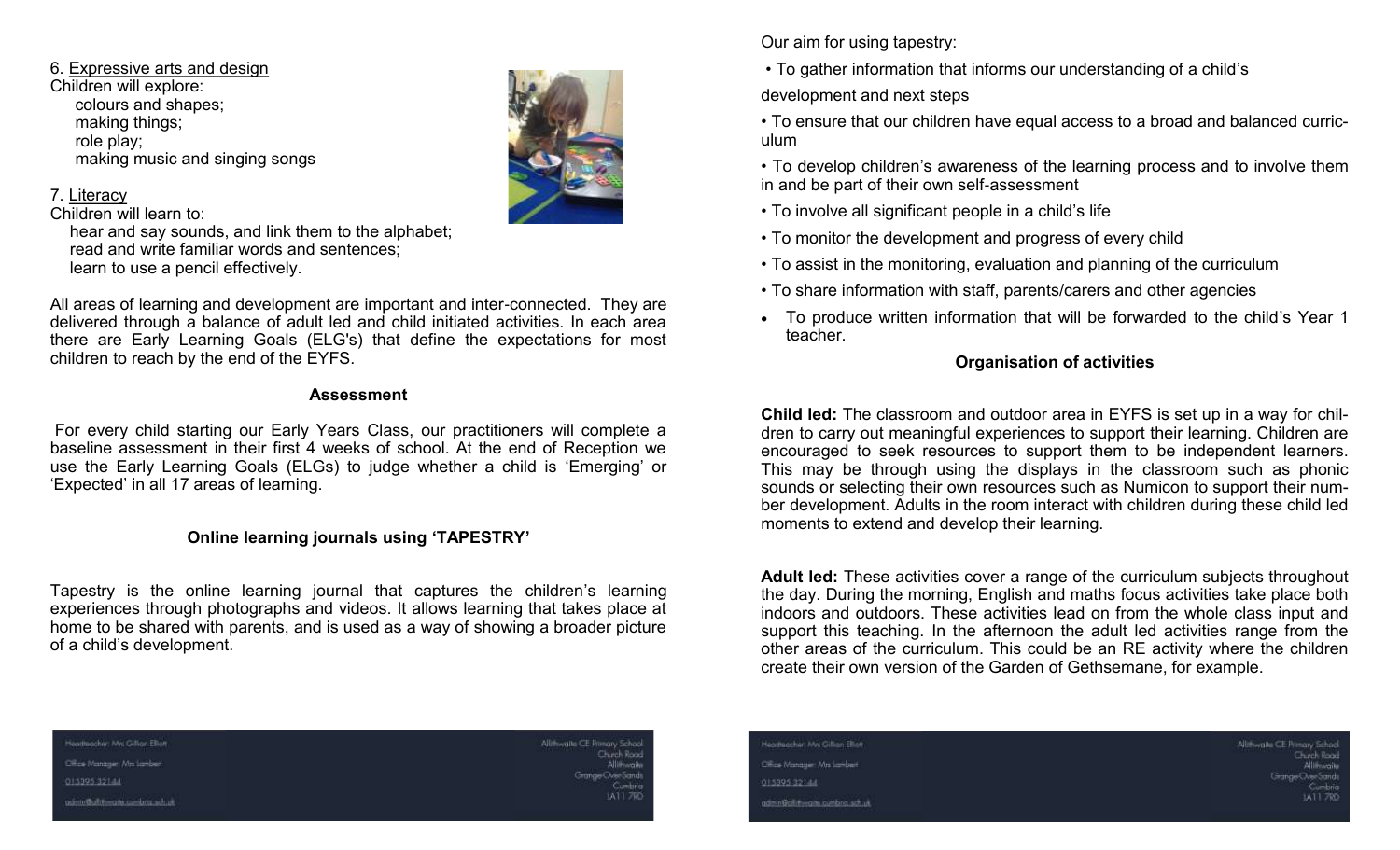#### **A Unique Child**

At Allithwaite C of E School we recognise that every child is a competent learner who can be resilient, capable, confident and self assured. We recognise that children develop in individual ways, at varying rates. Children's attitudes and dispositions to learning are influenced by feedback from others; we use praise and encouragement, as well as celebration/ sharing assemblies and rewards, to encourage children to develop a positive attitude to learning.

#### **Inclusion**

We value the diversity of individuals within the school and do not discriminate against children because of 'differences'. All children at Allithwaite C of E School are treated fairly regardless of race, religion or abilities. All children and their families are valued within our school.

In our school we believe that all our children matter. We give our children every opportunity to achieve their best. We do this by taking account of our children's range of life experiences when planning for their learning.

In the EYFS we set realistic and challenging expectations that meet the needs of our children. We achieve this by planning to meet the needs of boys and girls, children with special educational needs, children who are more able, children with disabilities, children from all social and cultural backgrounds, children of different ethnic groups and those from diverse linguistic backgrounds.

We meet the needs of all our children through:

- planning opportunities that build upon and extend children's knowledge, experience and interests, and develop their self-esteem and confidence;
- using a wide range of teaching strategies based on children's learning needs;
- providing a wide range of opportunities to motivate and support children and to help them to learn effectively;
- providing a safe and supportive learning environment in which the contribution of all children is valued;
- using resources which reflect diversity and are free from discrimination and stereotyping;
- planning challenging activities for children whose ability and understanding are in advance of their language and communication skills;

monitoring children's progress and taking action to provide support as necessary.

It is important to us that all children in the school are 'safe'. We aim to educate children on boundaries, rules and limits and to help them understand why they exist. We provide children with choices to help them develop this important life skill. Children should be allowed to take risks, but need to be taught how to recognise and avoid hazards.

We aim to protect the physical and psychological well-being of all children. (See Safeguarding Policy)









Heathpacher: Mrs Gillian Ellion Office Monoger Mrs Jambler

015395-32144

admin@alittwarts.cumbing.sch.uk

Allihwaite CE Primary School

feathaacher: Mrs Gillian Ellian Office Monoger: Mrs Lambert 015395-32144 anna@aiutiwarte.cumbing.sch.uk Thurch Rock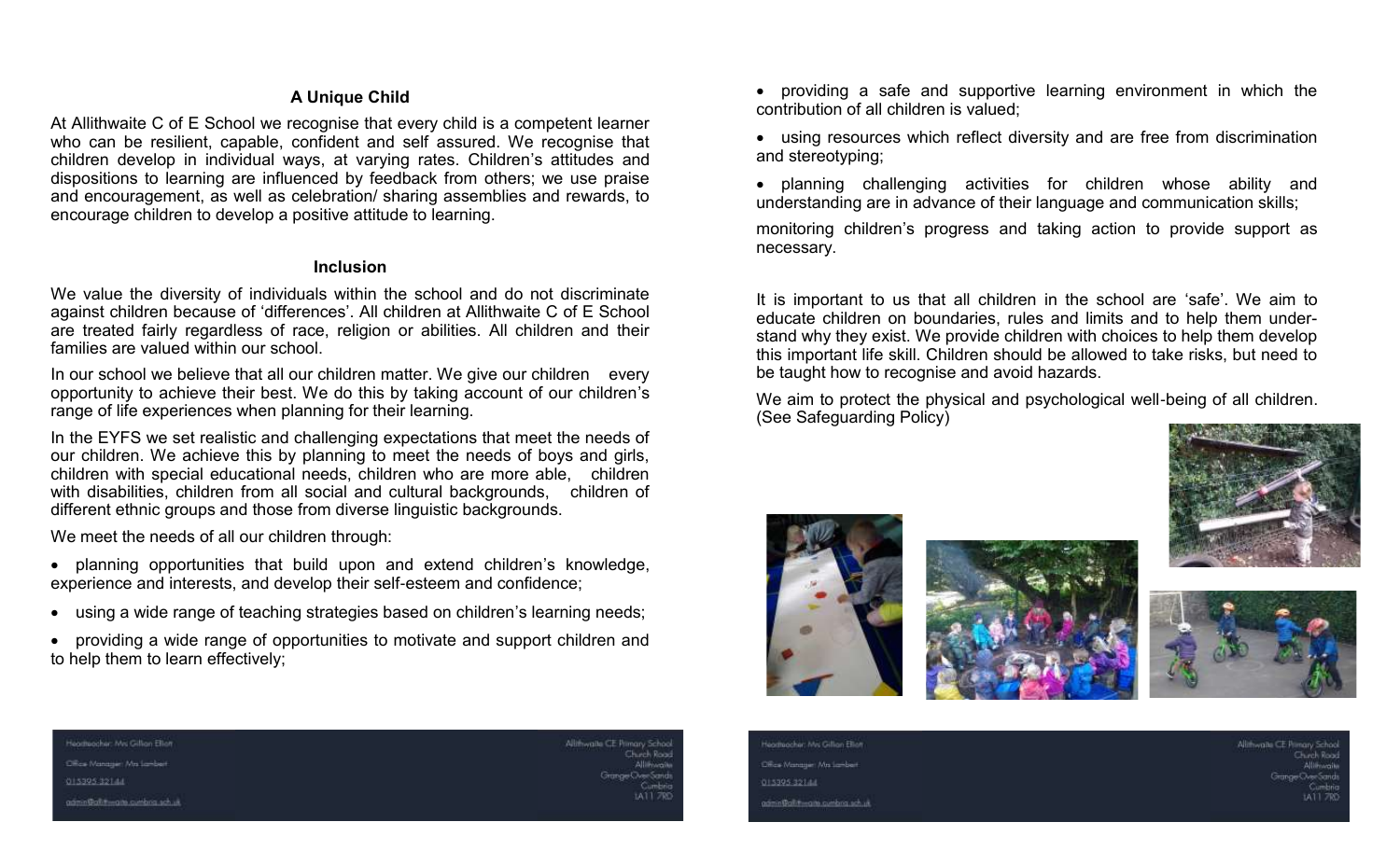#### **Positive Relationships**

At Allithwaite C of E School we recognise that children learn to be confident and independent learners from secure relationships. We aim to develop caring, respectful, professional relationships with the children and their families.

#### **Parents as Partners**

We recognise that parents are children's first and most enduring educators and we value the contribution they make. We recognise the role that parents have played, and their future role, in educating the children. We do this through:

inviting all parents to an induction meeting during the summer term before their child starts school in the autumn term. The parents receive an induction pack with permission and medical forms and information about the school.

- providing an individual induction into Nursery for each child. This can include settling in sessions with parents etc, it will vary from child to child depending upon their individual needs.
- allowing the children to have the opportunity to spend time in the classroom with their new teacher before starting school during stay and play sessions in the summer term. The children are also invited to stay and have a school lunch as part of the induction process.
- offering an open door policy every morning so that parents have regular opportunities to talk to the class teacher about their child.
- Using an online Learning Journal 'Tapestry' to allow parents to observe their child's observations, add comments and create their own observations that are included in their child's Learning Journal.
- encouraging parents to talk to the child's teacher if there are any concerns.
- providing formal meetings for parents in the autumn and spring term, at which the teacher and the parent discuss the child's progress in private with the teacher and one informal drop in session.
- offering a reading evening at the start of the autumn term, where the class teacher outlines the phonics and reading schemes. Parents are given a home school reading diary, where progress at home and school can be recorded.
- providing parents a detailed report on their child's attainment and progress at the end of the school year as well as two interim reports throughout the school year.
- arranging a range of activities throughout the year that encourage collaboration between child, school and parents: Open days, Class assemblies, Sports Day etc.
- encouraging parents to contribute to their child's Learning Journey by completing their own observations and adding comments to Schools observations via Tapestry.









#### Headtaccher: Mrs Gilton Ellion

Cilica Monogan Mrs Sambian

013395-32144

admin@allittiwarth.cumbing.sch.uk

Allihwaite CE Primary School

feathaacher: Mrs Gillian Ellian Office Manager Mrs Lambert 015395-32144 anna@aiutiwarte.cumbing.sch.uk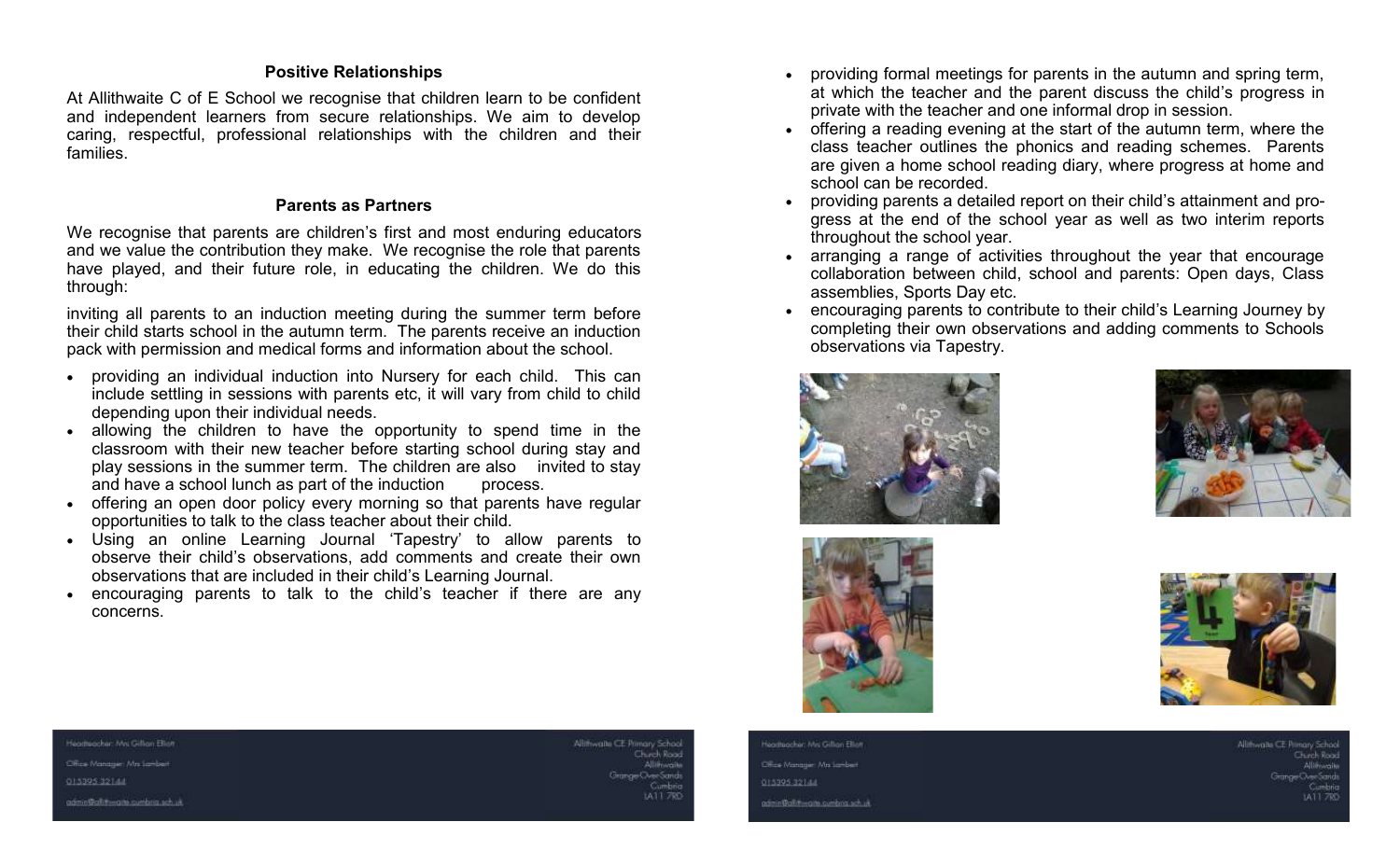### **Play**

*"Play is essential to children's development, building their confidence as they learn to explore, to think about problems, and relate to others. Children learn by leading their own play, and by taking part in play which is guided by adults." EYFS 1.9*

Through play our children explore and develop learning experiences, which help them make sense of the world. They practise and build up ideas, and learn how to control themselves and understand the need for rules. They have the opportunity to think creatively alongside other children as well as on their own. They communicate with others as they investigate and solve problems. They express fears or re-live anxious experiences in controlled and safe situations.

Children learn best through physical and mental challenges. Active learning involves other people, objects, ideas and events that engage and involve children for sustained periods.Active learning occurs when children are motivated and interested. Children need to have some independence and control over their learning. As children develop their confidence they learn to make decisions. It provides children with a sense of satisfactions as they take ownership of their learning.

When children have opportunities to play with ideas in different situations and with a variety of resources, the discover connections and come to new and better understandings and ways of doing things. Adult support in this process enhances their ability to think critically and ask questions. Children should be given opportunity to be creative through all areas of learning, not just through the arts. Adults can support children's thinking and help them to make connections by showing genuine interest, offering encouragement, clarifying ideas and asking open questions. Children can access resources freely and are allowed to move them around the classroom to extend their learning.

The environment, both indoors and outdoors, plays a key role in enabling and extending children's learning and development.

Children are encouraged to find and use equipment and resources independently and these are organised to allow all children including those with a disability and/or SEND to explore and learn in a secure and safe space for most of the day. Children are able to flow between indoor and outdoor areas whilst remaining in ratio following statutory guidance for the EYFS. When planning for outdoor learning we will be carefully considering:

- Children wearing suitable clothing, including waterproofs and wellies that the school can provide
- Free flow arrangements so children are encouraged to follow their own interests
- Extending the learning in the classroom  $-$  so that all curriculum areas are covered
- Health and wellbeing (PD, PSED) understanding nature and growing opportunities
- Opportunities for all

All children have opportunities to explore the learning environment and access the curriculum both outdoors and indoors. Focused teaching occurs outdoors and indoors and children have opportunities to interact with all members of staff.







| teathsacher: Mrs Gillian Elian<br>and the contract of the contract of the contract of the contract of the contract of the contract of the contract of | Allihwaite CE Primary Sch<br>the party of the control of the con-<br>Check R |
|-------------------------------------------------------------------------------------------------------------------------------------------------------|------------------------------------------------------------------------------|
| Office Manager Mrs Lambert                                                                                                                            | Alliene                                                                      |
| 115395-321-44                                                                                                                                         | Grange Civer Sa<br>Cuml                                                      |
| anmin@ail:twank.cumbing.sch.jp.                                                                                                                       | <b>IA117</b>                                                                 |

Headtacher: Mrs Gillian Elliott Office Monoger Mrs Lambert

013395-32144

admin@alittiwarth.cumbing.sch.uk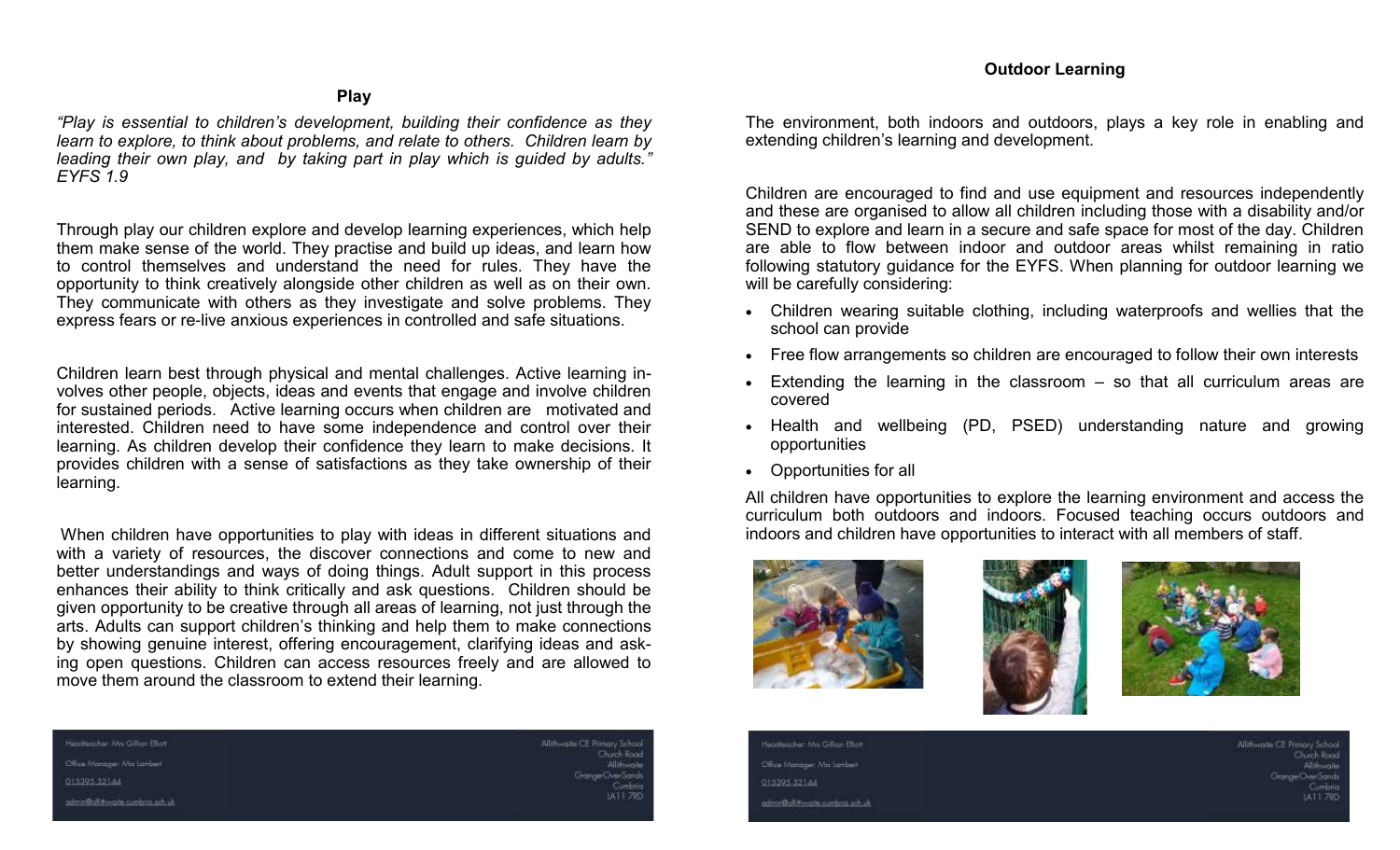## **Welfare and Safeguarding**

Children learn best when they are healthy, safe and secure, when their individual needs are met, and when they have positive relationships with the adults caring for them. We follow the safeguarding and welfare requirements detailed in the EYFS Statutory Guidance (2017)

- $\triangleright$  Children enjoy daily fruit and are encouraged to drink water throughout the day
- $\triangleright$  Free school lunch is available to children in Reception

 $\triangleright$  Risk assessments are carried out when children go on a school visit in line with our Educational Visits Policy

➢ Transition is carefully planned for the children from Nursery to Reception and Reception to Year 1

 $\triangleright$  Settling in sessions are conducted in the Term before the child starts in order for us to gather and exchange important information that will help children settle well into Nursery or Reception

 $\triangleright$  Risk assessments are in place to review the health and safety arrangements on a regular basis.

#### **Behaviour**

It is a primary aim of Allithwaite Primary School that every member of the school community feels valued and respected, and that each person is treated fairly and well. We are a caring community, whose values are built on mutual trust and respect for all. The school's behaviour policy is therefore designed to support the way in which all members of the school can work together in a supportive way. It aims to promote an environment in which everyone feels happy, safe and secure.

The school has a number of rules, but our behaviour policy is not primarily concerned with rule enforcement. It is a means of promoting good relationships, so that people can work together with the common purpose of helping everyone to learn. This policy supports the school community in aiming to allow everyone to work together in an effective and considerate way. A copy of the behaviour policy is on our school website.

| Heathpacher: Mrs Gillian Elliott<br>the company's property and the company's property of the company's property of | Allimyaile CE Primary School<br>and the company of the company of<br>Chirch Rood<br>Alliminative |
|--------------------------------------------------------------------------------------------------------------------|--------------------------------------------------------------------------------------------------|
| Citics Manager Mrs Jambert                                                                                         |                                                                                                  |
| 013395-321-14                                                                                                      | Grange Civer Sands<br>Cumbria                                                                    |
| aamn@ailmaiti.cumbria.sch.uk                                                                                       | 1A11 7RD                                                                                         |

## **Daily Routine**

- 8:45 the classroom door opens
- 9:00 the classroom door is closed and registration takes place
- 9:05 the days date, weather and season.
- 9:10 Phonics Session. This is followed by 'dough disco'
- 9:40 English session (adult led in small groups and child led in the environment)
- 10:20 Snack time
- 10:40 outdoor session
- 11:20 Maths session (adult led in small groups and child led in the environment)
- $12:00 1$  unch time
- 13:00 afternoon registration
- 13:10 topic and learning through play
- 14:45 tidy up time and getting ready to go home

## 15:00 – Classroom door opens for hometime.

| otheocher: Mrs Gillian Elian<br>and the company's the form of the company's company's the company's company's company's the company's company's | Allihwaite CE Primary School<br>the first product of the con-<br>Chirch Road<br>Allimiraile |
|-------------------------------------------------------------------------------------------------------------------------------------------------|---------------------------------------------------------------------------------------------|
| Sca Manager: Mrs Sambert                                                                                                                        |                                                                                             |
| 5395 321 44                                                                                                                                     | Grange Civer Sands<br>Cumbrics                                                              |
| min@aiutweath.cumbing.sch.uk                                                                                                                    | 1A11 7RD                                                                                    |

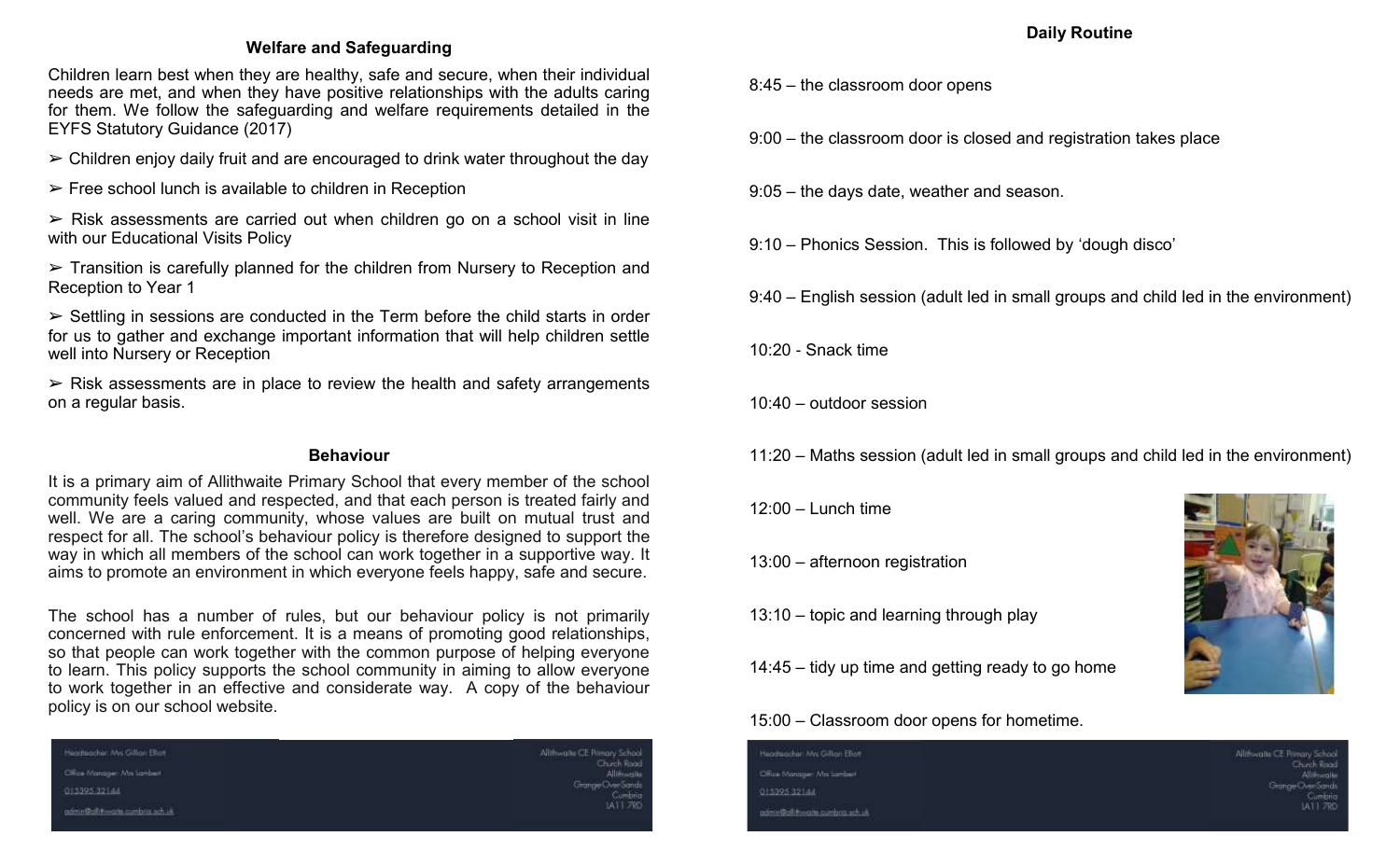Please provide your child with:

- A named bag with a complete change of clothes-for toileting accidents or if clothes get too wet or dirty.
- Named Wellingtons for outdoor play.
- Suitable outdoor coat-we go outside everyday.
- Please label everything with your child's name so we can promptly return any lost property.

Please help prepare your child to be independent in the following ways, we will also support them at school learning these key skills:

- Take off and put on their own coat-we will offer support particularly with fastenings.
- Go to the toilet and manage their own clothes. We will offer support if needed. Wash hands afterwards.
- Putting their own shoes on and off.
- We do not allow dummies
- Please make sure that the shoes you buy are suitable for a child to be able to open and fasten- Velcro is preferable.
- We also suggest that you send your child in leggings or jogging bottoms for ease at the toilet.

Please do not send your child to school in their best clothes as they will get paint, mud or glue on them from time to time. The Nursery children do not have a set uniform like the rest of the school.

We operate a one-way system in the morning. Everyone enters by the playground gates and parents are asked to line up with their child at the Classroom door. The class teacher is always at the door should you have any queries whilst your child will enter the classroom independently. The register is completed at 9 o'clock and any child arriving after this time will be marked as late.

If your child is ill or cannot make a session for any reason please ring school as we need the absence to be authorised. If you take a holiday we require the dates and details in writing for our records.

Please make sure we know who will be picking up your child. We will only hand children over to the appropriate adult. If you cannot make the pick-up time and will be sending someone else, please ring school to notify us of the change. Please be punctual as some children get very distressed when their adult is late.

Those children staying all day require a packed lunch and a drink or you can buy a school lunch.









feathaacher: Mrs Gillian Ellian Office Monoger Mrs Lambert 015395-32144 admin@alut-waite.cumbing.sch.uk

Headtoocher Mis Gillion Elliott Office Monoger Mn Lambert 013395-32144 admin@aluttwarth.cumbing.sch.uk